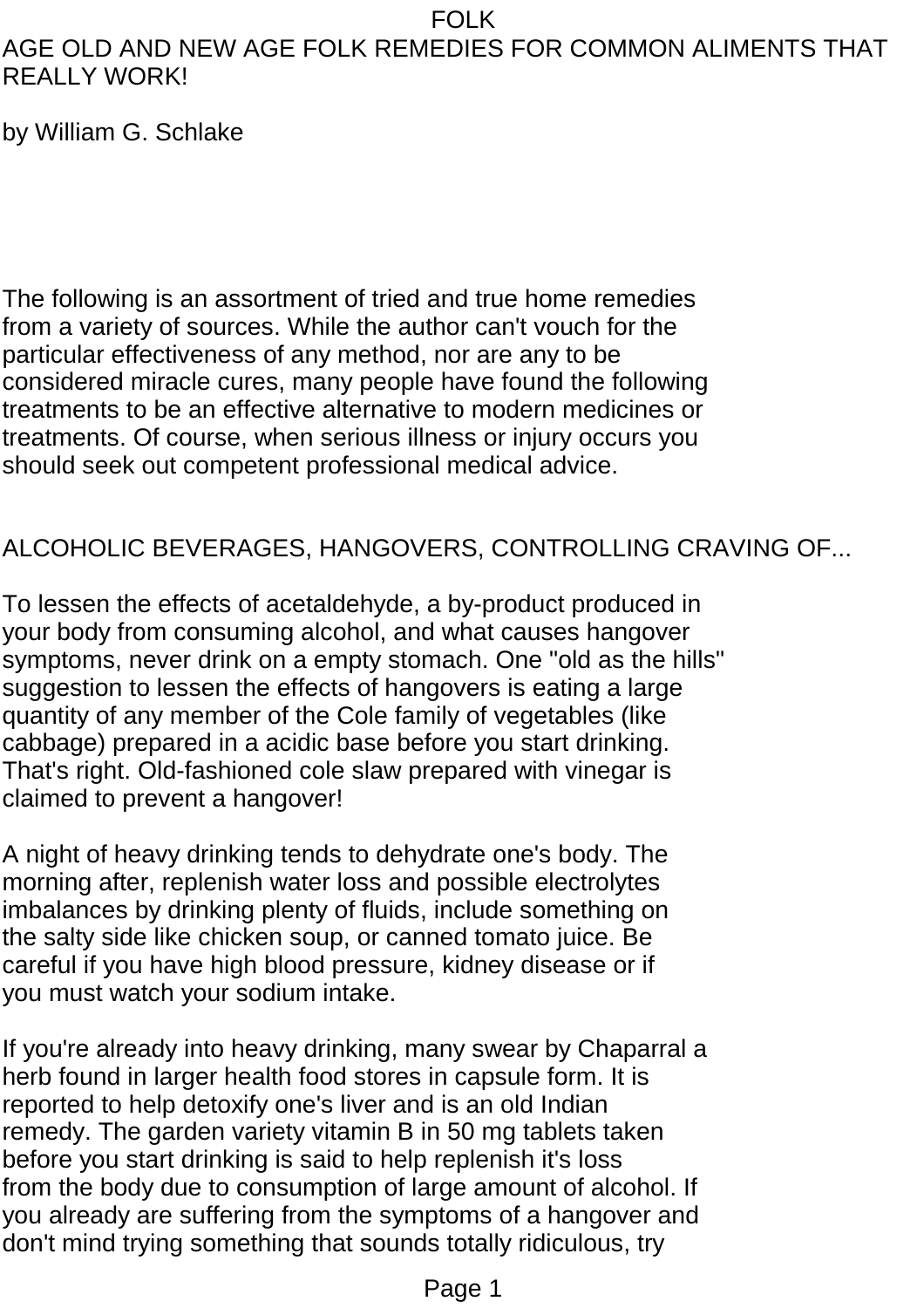rubbing a cut lemon under each armpit. If you want to quit drinking try sucking on a whole clove. It's known to be effective in getting rid of the urge to consume alcoholic beverages.

#### EFFECTIVE DEODORANTS

Fed up paying big bucks for commercial products, then try baking soda. Mix two parts of cornstarch to one part baking soda. Best if used right after bathing. OK, still in the kitchen? Try cutting up a big cucumber that's high in magnesium and an effective natural deodorant. So is plain old vinegar. Its high alcohol content will destroy bacteria that causes unpleasant orders. Don't worry, that vinegar smell goes away in about twenty minutes to half an hour.

## MINOR BRUISES, SPRAINS, BANGS, PAINS

Forget about beefsteaks, apply ice or anything that's really cold. No ice? Try a package of frozen vegetables. Give it a few bangs with a hammer to shape into a useful shape. Many people suggest adding a grated onion and potato to a bowl of warm water for soaking your sore hand or foot. Pro athletes use the potato trick to relive minor swelling and soreness of injured fingers. Simply cut a large enough hole in the potato, plunge in your sore digit, and watch the starch in the potato do the trick.

Got a headache? Cut out a small piece of a regular brown paper bag of the type you bring home the groceries in. Dip in vinegar (white vinegar seems to work better) and place on forehead Your minor headache should be gone shortly! One off-beat remedy that may work at times simply requires that you flail your arms vigorously for several minutes. Most headaches are caused by constriction of blood vessels inside your head. By moving your arms as described, you reduce some blood flow, and may reduce swelling of affected vessels that give you the headache in the first place. Stop if you feel any discomfort, increased pain or get light-headed.

**CONSTIPATION**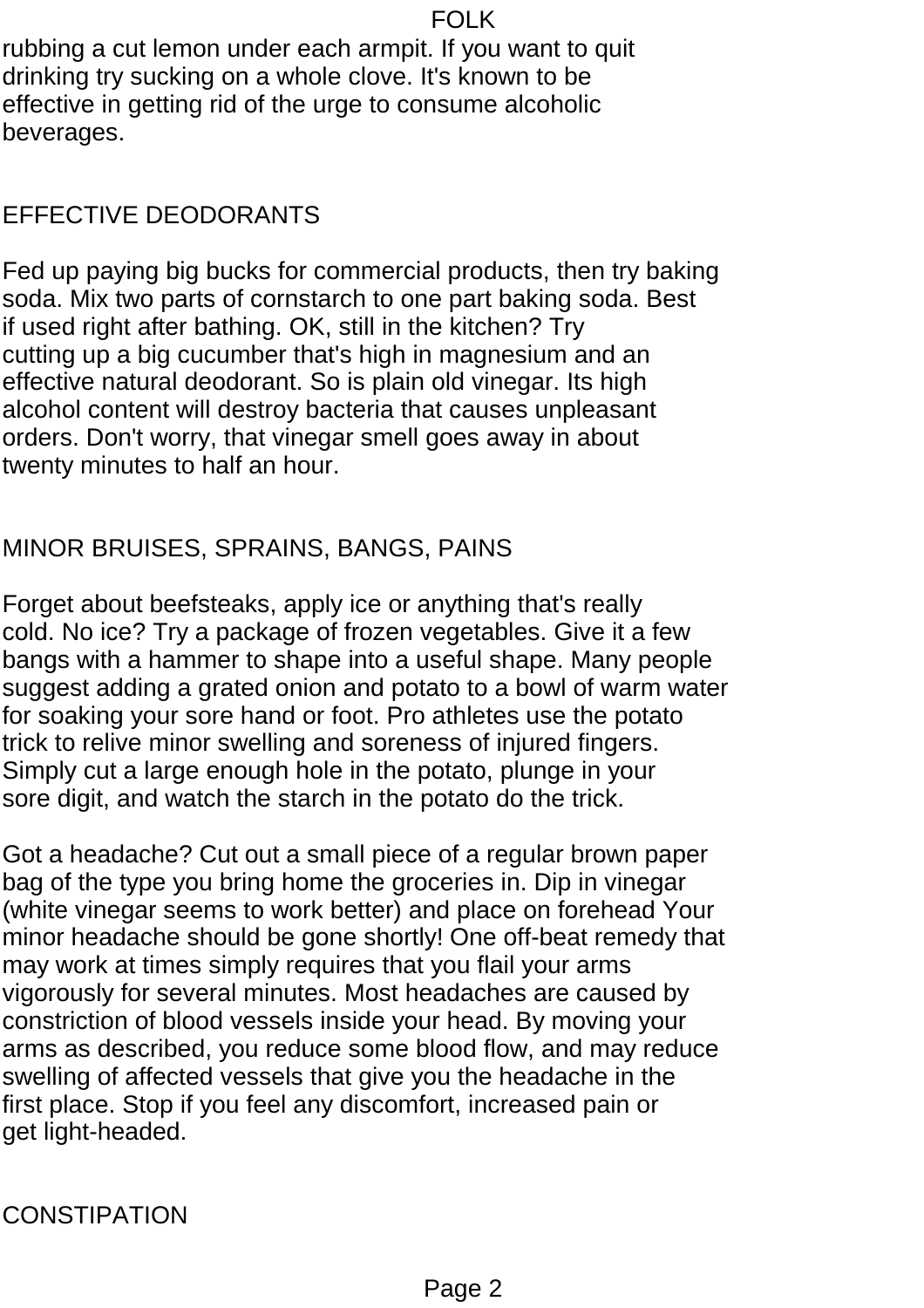Try a small glass of cooked cabbage or carrot juice. Not too tasty? Grapefruit juice also works well as does prunes, figs, oat bran, over ripe bananas, avocados, raw apples, sauerkraut and beets. A small daily salad works well as does daily exercise. Foods that are known to cause constipation include alcoholic beverages, food with refined white flour, most spicy foods, all dairy products and chocolate.

## DIARRHEA

Drink a glass of room temperature water mixed with a good sized teaspoon of cornstarch. Repeat after three or four hours. Another effective if unpleasant looking remedy is allowing a grated apple to brown, then slowly eat it. What happens is the pectin oxidizes and you're getting the same ingredient found in many over-the counter diarrhea medicines. One of the oldest remedies for diarrhea is blackberries. Try blackberry wine, or blackberry jam. About two ounces every three hours should give relief. A just barely ripe banana, white rice and any flavor Jell-O also provides an effective home cure that tends to work by soaking up excess water in your intestines and stops diarrhea naturally - without harsh medications.

#### **HEMORRHOIDS**

Two effective treatments are lemon juice or witch hazel. Rub a small amount in the affected area with a cotton swab before going to bed. Each treatment may sting slightly. Also try rubbing in the oil from several vitamin E capsules.

## **HICCUPS**

Try dill tea. All it takes is a teaspoon of dill seeds added to a cup of fresh boiled water. Try breathing into a paper bag for a couple minutes. Eat several antacid tablets high in calcium. Last but not least slowly drink a large glass of water.

## EVERYDAY INDIGESTION, MOTION SICKNESS

One of my mom's favorites and it really works is a few drops of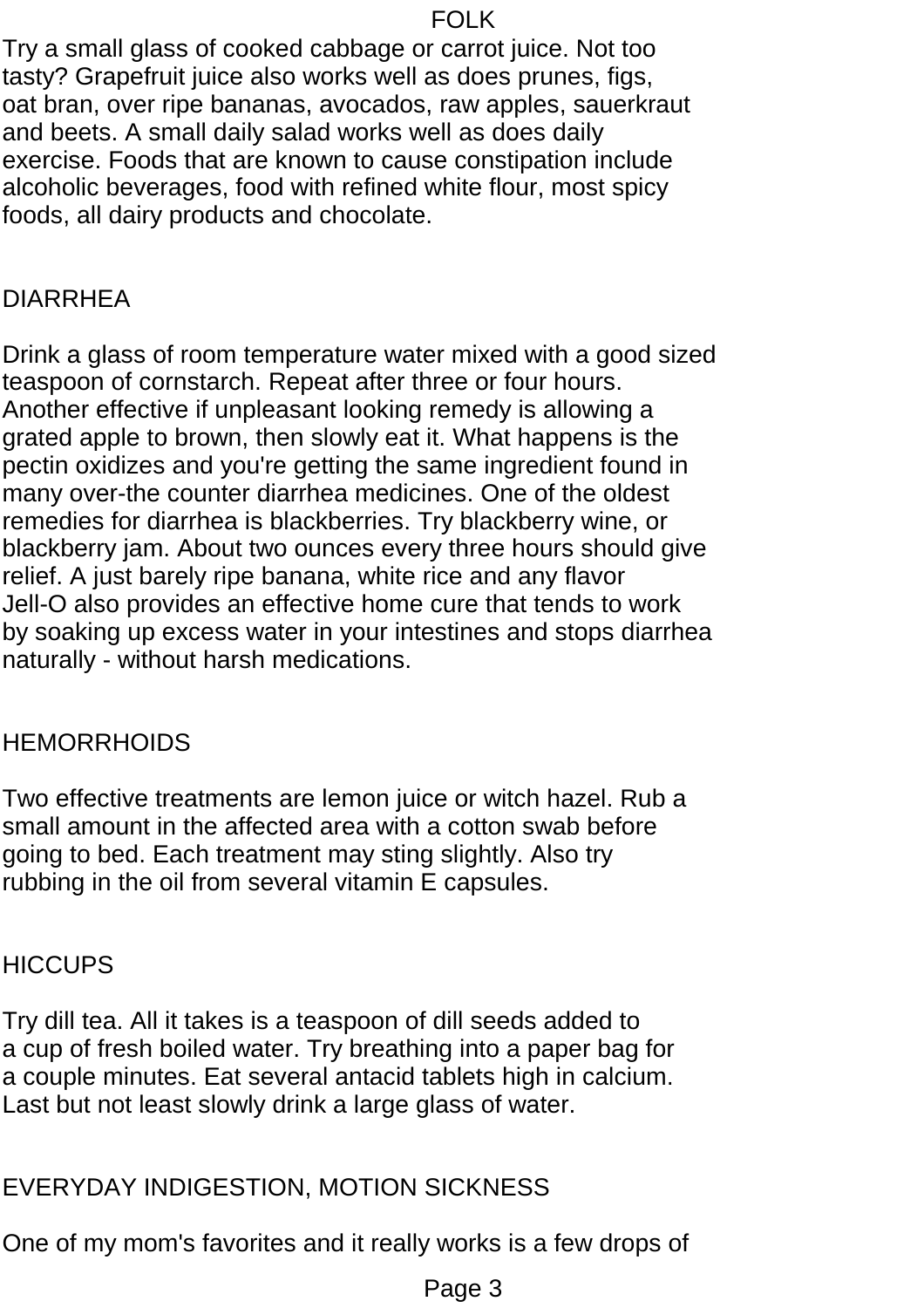oil of peppermint dissolved in a half a teaspoon of sugar. Also try peppermint tea, or a peeled and grated potato strained through cheesecloth, added to water. Drink slowly. Certain fruits have enzymes that calm down the most upset stomach. Try mango, kiwi fruit, papaya or fresh pineapple.

Gas can be a problem. To relieve, try ginger or anise tea. If you like beans but they cause you problems try cooking them with a few slices of potato which seems to remove to gas, and has no affect on the taste of the beans.

To control nausea, pick up and sniff a newspaper. An ingredient in the ink will quickly clear up that sick to stomach feeling for many people. Also try sucking ice cube or ice chips. For motion sickness try a half a teaspoon of ginger powder in a glass of water.

### THE COMMON COLD

American spend billions of dollars every year trying to fight off the misery of the common cold. Want to try something different? Garlic is said to work wonders. Take a large clove, peel and keep it in your mouth. Bite down every so-often to release the natural juices. Replace with a new clove every four or five hours. Your cold symptoms are reported to be to gone in twenty four, to forty eight hours.

Your nose all stuffed up? Try eating some hot or spicy foods which should open up those blocked nasal passages and you won't have the rebound effect of taking too many nose drops! Not hungry? Try a few minutes of vigorous exercise. The increased oxygen demand of your body will almost certainly cause you to breathe deeper and help open-up your blocked nasal passages naturally. Chest congestion can be effectively cleared up by any of the over-the counter vapor medications, or try breathing a mixture of hot vinegar, or white wine. Breath in the vapors for a few minutes, and you should get relief!

Coughs and sore throats can be controlled with several home remedies. A classic required a large lemon. Start by slowing roasting it until it just splits open. Now take up to half a teaspoon of honey with the juice from the lemon. Repeat at hourly intervals until the cough is under control.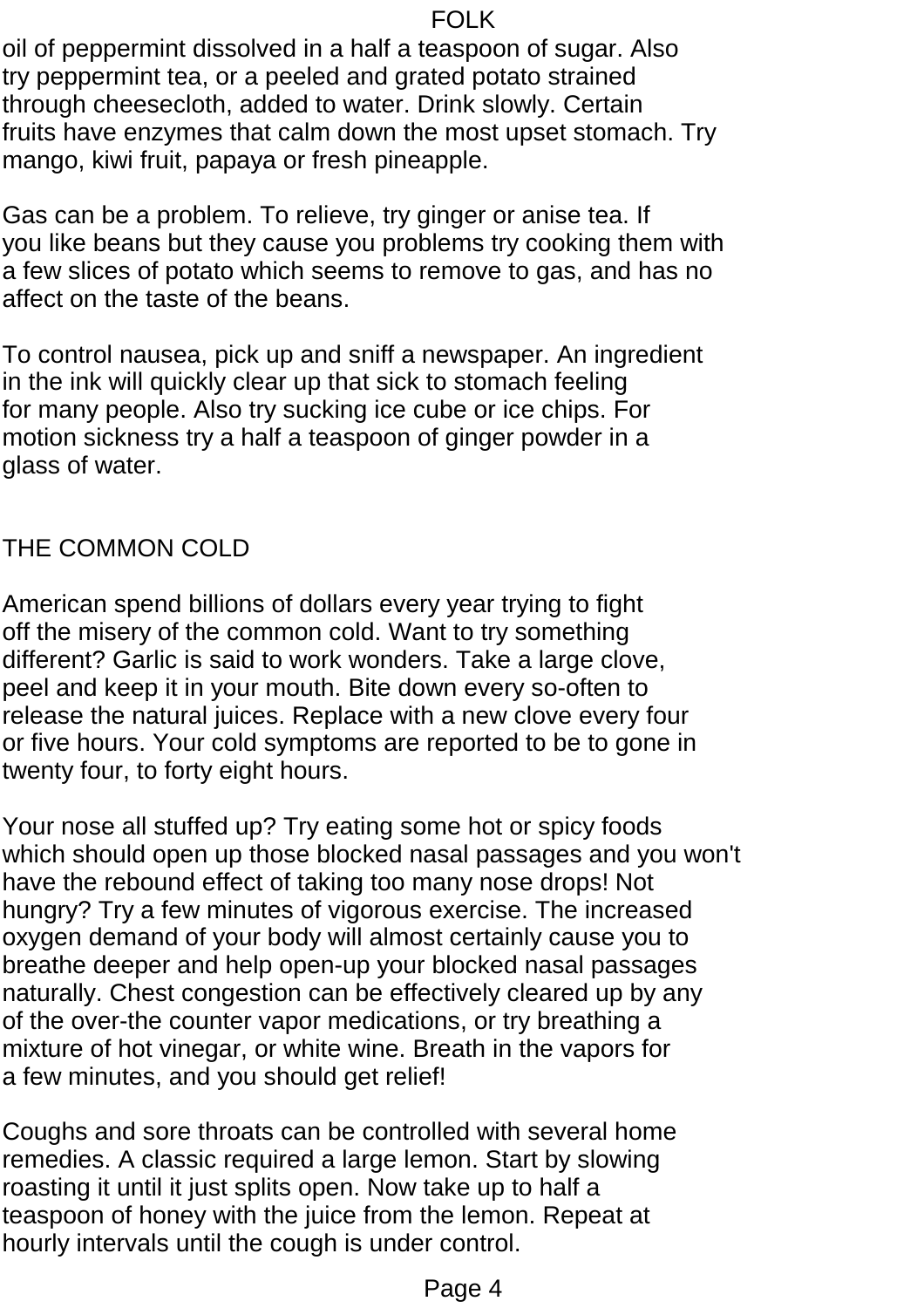## SORE, TIRED OR SMELLY FEET, SPLIT FINGER NAILS

Every one's feet take a beating. Here's a few tips for common problems. Rejuvenate tired feet by pampering them with a soothing bath in a mixture of barley or millet. Use about two cups in ten cups of water. Slowly bring to a slow boil, once it gets to a soup like consistency take off heat, let cool. When at a comfortable temperature pour into large container and soak your feet for a half hour.

Ingrown toenails cause a lot of pain. This tip can work wonders! At bedtime put a lemon wedge on the sore toe and secure in place. By morning, the juices should soften the inflamed skin enough to allow you to trim the nail away from the skin it worked its way into. Trim toe nails flat do not round corners to help prevent reoccurrence.

Corns can be rubbed with castor oil or with a vitamin E capsule. Repeat daily for two weeks and you should be able to easily get rid of your corns.

Know someone who got really smelly feet? Try this. Let four to six tea bags steep fifteen to twenty minutes in a large bowl. Transfer to a good sized basin, add enough cool water to just cover your feet, let soak for half an hour. The tannin in the tea should get rid of the bacteria that cause the odor. Wash feet well after use to avoid staining. Repeat several times a day for a couple of weeks.

For broken nails rub an onion or garlic juice several times a day. Try eating almonds and lots of green vegetables. Brittle nails may be a sign of iron deficiency and some serious diseases.

# HAIR CARE DANDRUFF CONTROL

For split ends comb in a mixture of warmed castor oil mixed with olive oil into your hair. Wrap with a towel, leave in place for half an hour. Shampoo with an added egg yolk. Add half a cup of apple cider vinegar to a gallon of cool water. Rinse. Rinse with clear water to remove all traces of previous substances.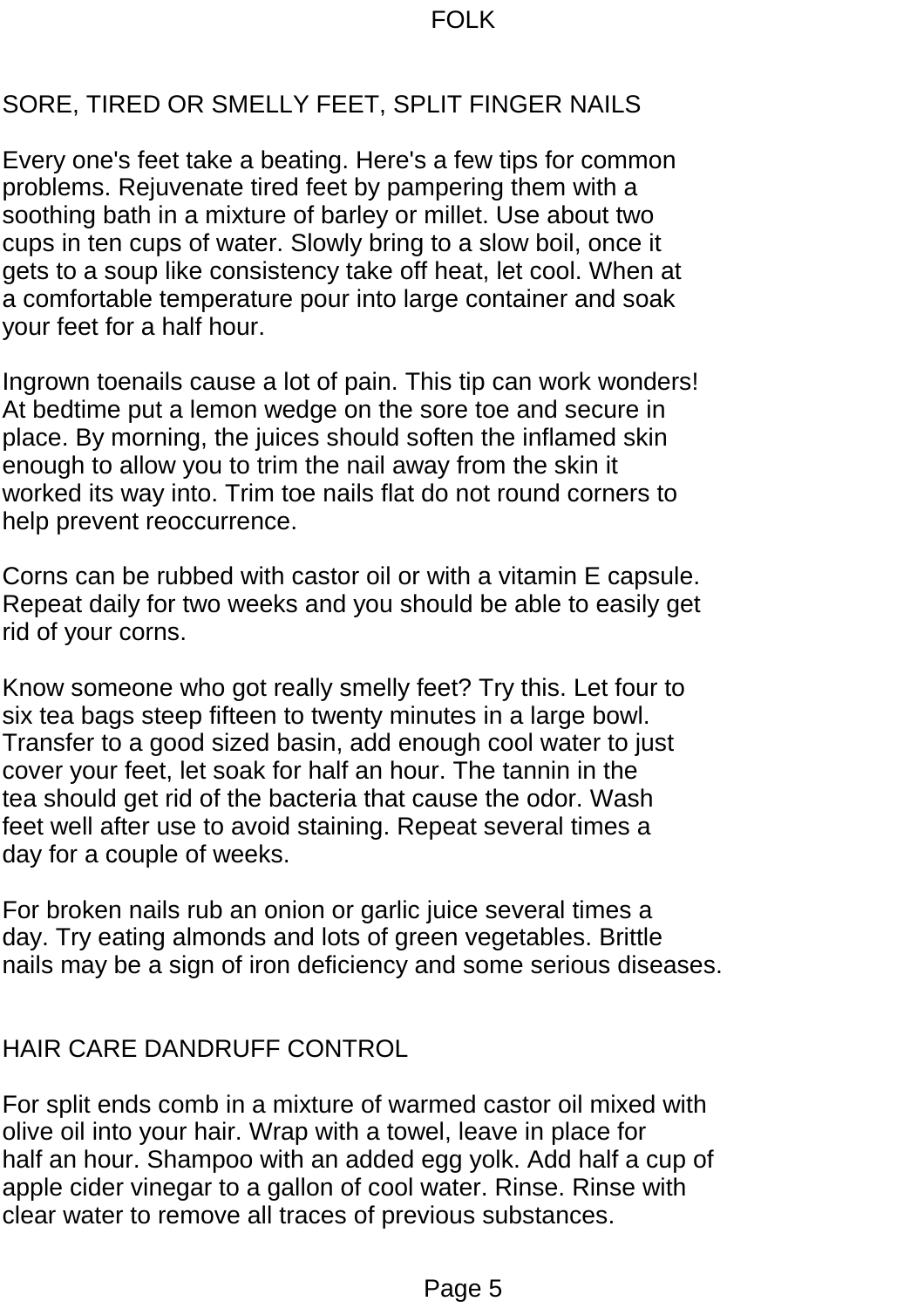If your hair is thinning, try increasing you intake of foods high in sulfur. Cabbage, brussels sprouts, turnips, cauliflower as well as raspberries and cranberries are all high in sulfur Supplement your diet with foods high in the B vitamins. Give your hair holding power with flat beer. The smell goes away in a day or so!

For dandruff, wrap one or two ounces of fresh ginger root and an ounce of camomile flowers in a piece of cheesecloth. Drop in a gallon of water and boil for ten to fifteen minutes After you shampoo, massage mixture into hair, rinse lightly. Another popular method requires only apple cider vinegar. Rinse your head completely with the warmed liquid. Cover your head with a towel or shower cap, leave in place for half an hour. Rise completely. Repeat three times a week till dandruff is gone. Finally, try rubbing peanut oil into your scalp. Rise with fresh lemon juice. Leave for twenty minutes. Rinse well to remove all traces of mixture. Repeat weekly till dandruff clears up.

### PET TIPS

Pets have problems too. Here's a few quick tips for common problems. A lot of dogs develop a flea problem. try rubbing on garlic power - no more fleas. If Fido seem to have a severe itching problem try using a little apple cider vinegar on the affected spot. Diarrhea? Try a teaspoon full of carob powder mixed with his food. Worms? Garlic again. In fact, most dogs love the taste of garlic, and if you look at the label of many manufacturers pet foods you'll find it listed in ingredients! Bad Breath? Give your pouch a sprig or two of parsley mixed in his food. When you give your dog a bath, add a few tablespoons of baking soda to both the bath and rinse water to give a shiny bright coat. If you have a long-haired dog that's shedding, rub a little olive oil a couple of times a week. A cat's litter box will smell fresh if you add a box of baking soda. Fur balls pass easier if your pet has roughage. Can't get him to eat dry cat food? Try mixing a little liquid from a can of tuna fish.

"The art of medicine consists of amusing the patient while Nature cures the disease." Voltaire, French philosopher, writer 1694-1778.

"Illness is the doctor to whom we pay most heed; to kindness, to